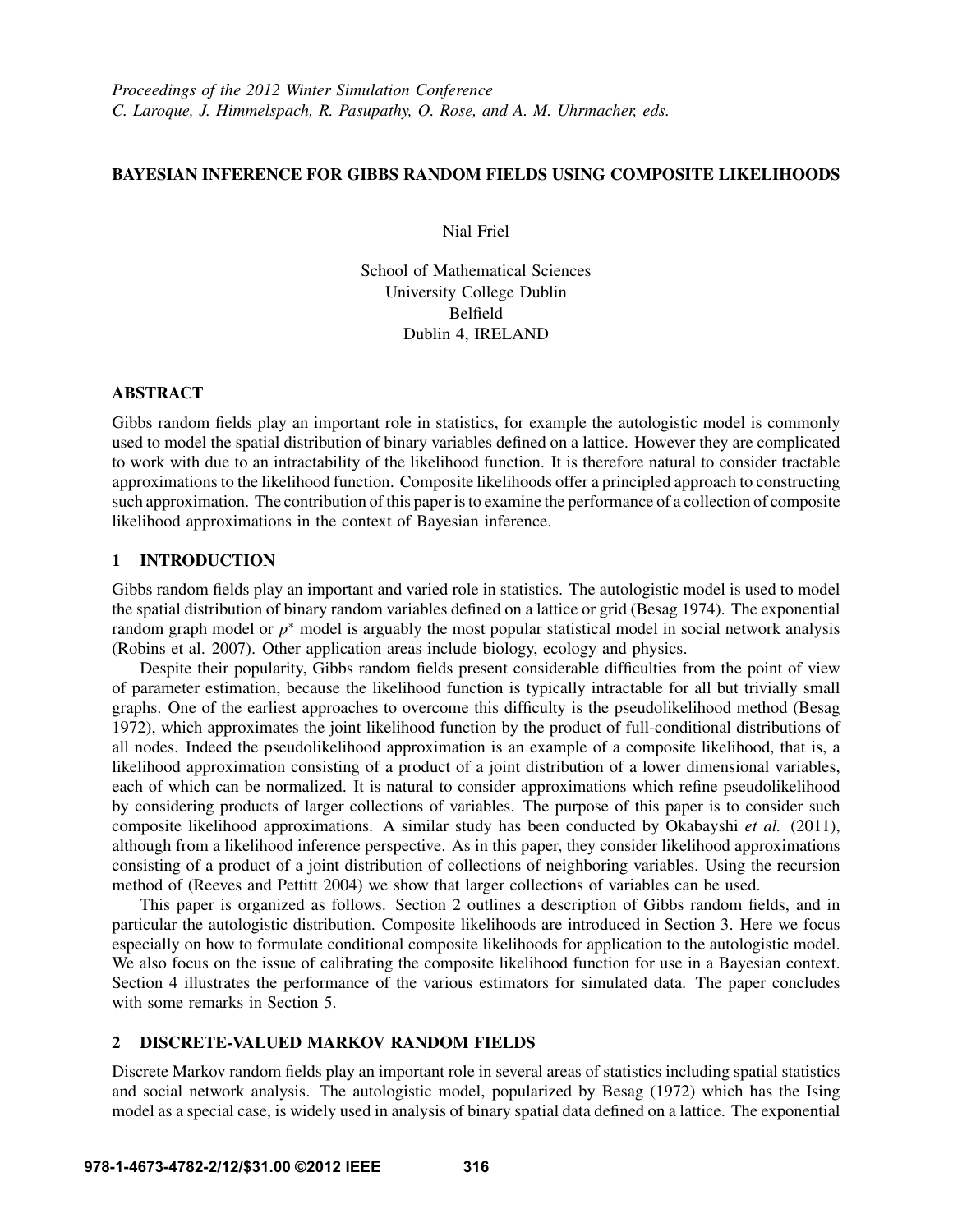#### *Friel*

random graph (or p<sup>∗</sup> ) model is frequently used to model relational network data. See (Robins et al. 2007) for an excellent introduction to this body of work.

Let  $y = \{y_1, \ldots, y_n\}$  denote realized data defined on a set of nodes  $\{1, \ldots, n\}$  of a graph, where each observation *y<sup>i</sup>* takes values from some finite state space. The likelihood of *y* given a vector of parameters  $\theta = (\theta_1, \dots, \theta_m)$  is defined as

$$
f(y|\theta) \propto \exp(\theta^T s(y)) := q(y|\theta),\tag{1}
$$

where  $s(y) = (s_1(y), \ldots, s_m(y))$  is a vector of sufficient statistics. The constant of proportionality in (1),

$$
z(\theta) = \sum_{y \in Y} \exp(\theta^T s(y)),
$$

depends on the parameters  $\theta$ , and is a summation over all possible realization of the Gibbs random field. Clearly,  $z(\theta)$  is intractable for all but trivially small situations. This poses serious difficulties in terms of estimating the parameter vector  $\theta$ .

One of the earliest approaches to overcome the intractability of the (1) is the pseudolikelihood method (Besag 1975) which approximates the joint distribution of *y* as the product of full-conditional distributions for each *y<sup>i</sup>* ,

$$
f_{pseudo}(y) = \prod_{i=1}^{n} f(y_i|y_{-i}, \theta),
$$

where  $y_{-i}$  denotes  $y \setminus \{y_i\}$ . This approximation has been shown to lead to unreliable estimates of  $\theta$ , for example, (Rydén and Titterington 1998), (Friel et al. 2009). This is in fact one of the earliest composite likelihood approximations, and we will outline work in this area further in Section 3. Note also that Monte Carlo approaches have also been exploited to estimate the intractable likelihood, for example the Monte Carlo maximum likelihood estimator of Geyer and Thompson (1992). More recently, auxiliary variable approaches have been presented to tackle this problem through the single auxiliary variable method (Møller et al. 2006) and the exchange algorithm (Murray et al. 2006).

The autologistic model, first proposed by Besag (1972), is defined on a regular lattice of size  $m \times m'$ , where  $n = mm'$ . It is used to model the spatial distribution of binary variables, taking values  $-1, 1$ . The autologistic model is defined in terms of two sufficient statistics,

$$
s_0(y) = \sum_{i=1}^n y_i
$$
,  $s_1(y) = \sum_{j=1}^n \sum_{i \sim j} y_i y_j$ ,

where the notation *i* ∼ *j* means that lattice point *i* is a neighbour of lattice point *j*. Henceforth we assume that the lattice points have been indexed from top to bottom in each column and where columns are ordered from left to right. For example, for a first order neighborhood model where an interior point  $y_i$ has neighbors  $\{y_{i-m}, y_{i-1}, y_{i+1}, y_{i+m}\}$ . Along the edges of the lattice each point has either 2 or 3 neighbors. The full-conditional of  $y_i$  can be written as

$$
p(y_i|y_{-i}, \theta) \propto \exp(\theta_0 y_i + \theta_1 y_i (y_{i-m} + y_{i-1} + y_{i+1} + y_{i+m})),
$$
\n(2)

where *y*−*<sup>i</sup>* denotes *y* excluding *y<sup>i</sup>* . As before, the conditional distribution is modified along the edges of the lattice. The Hammersley-Clifford theorem (Besag 1974) shows the equivalence between the model defined in (2) and in (1). Note that parameter  $\theta_0$  controls the relative abundance of  $-1$  and  $+1$  values. The parameter  $\theta_1$  controls the level of spatial aggregation. When  $\theta > 0$ , neighboring values tend to take similar values, thereby yielding homogeneous regions in the lattice. Note that the Ising model is a special case, resulting from  $\theta_0 = 0$ .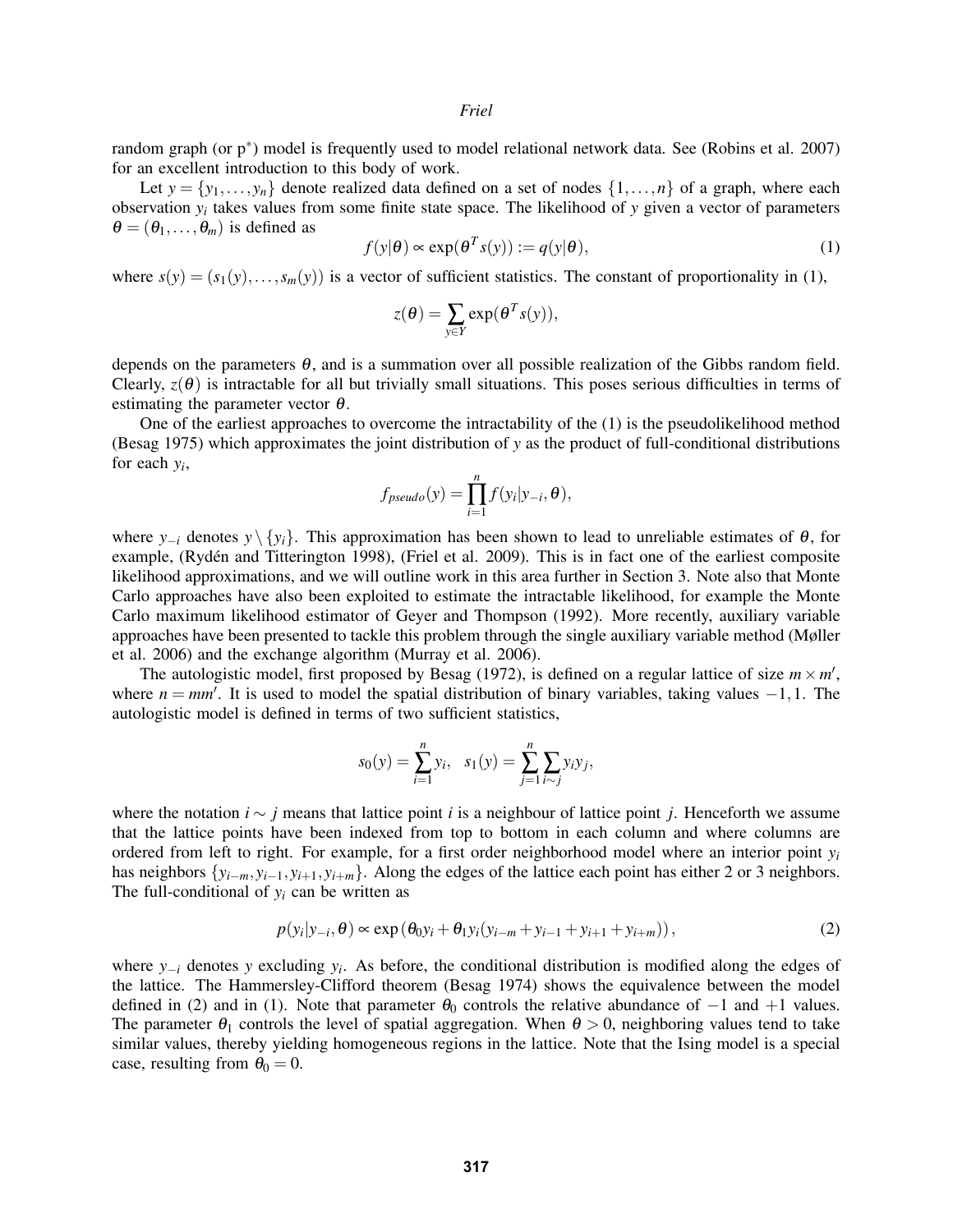## 3 COMPOSITE LIKELIHOODS

There has been considerable recent interest in composite likelihood methods in the statistics literature under such headings as pairwise likelihood methods (Nott and Rydén 1999), composite likelihoods (Heagerty and Lele 1998), (Cox and Reid 2004) and split-data likelihoods (Rydén 1994). These concepts have long-standing antecedents such as Besag's pseudolikelihood (Besag 1975). The basic idea is to work with a likelihood made up of factors, each of which corresponds to the joint probability function of a small number of variables, two in the case of pairwise likelihoods.

Let us know return to the case where *y* is a realization from an autologistic distribution. Following the previous section we denote  $A = \{1, \ldots, \frac{mm}{\}$  as an index set for the lattice points. Following (Asuncion et al. 2010) we consider a general form of composite likelihood written as

$$
f(y|\theta) \approx \prod_{i=1}^{C} p(y_{A_i}|y_{B_i}, \theta) := CL(y|\theta).
$$
 (3)

Some special cases arise:

- 1.  $A_i = A$ ,  $B_i = \emptyset$ ,  $C = 1$  corresponds to the full likelihood.
- 2.  $B_i = \emptyset$  is often termed *marginal composite likelihood*.
- 3.  $B_i = A \setminus A_i$  is often termed *conditional composite likelihood*.

The focus of this paper is on conditional composite likelihoods. Note that the pseudolikelihood approximation is a special of 3. where each  $A_i$  is a singleton. We restrict each  $A_i$  to be of the same dimension and in particular to correspond to contiguous square 'blocks' of lattice points of size  $k \times k$ . In terms of the value of *C* in case 3., an exhaustive set of blocks would result in  $C = (m-k+1) \times (n-k+1)$ . In particular, we allow the collection of blocks  $\{A_i\}$  to overlap with one another. Finally, it is worth noting that in our context marginal distributions,  $p(y_{A_i}|\theta)$ , for index sets  $A_i$ , are rarely, if ever, available. Hence we don't consider marginal composite likelihoods in this context.

Our interest here is to compare the performance of estimation of  $\theta$  using the conditional composite likelihood and especially to understand the statistical efficiency as the block size *k* increases. It should also be evident that the computational complexity of this approximation will increase dramatically with *k*, the size of the blocks. Consequently our interest here is to explore the trade-off between using a larger block size, with a smaller number of blocks *C* in (3).

#### 3.1 Computing Full-conditional Distributions of *A<sup>i</sup>*

The conditional composite likelihood which we described above relies on evaluating

$$
p(y_{A_i}|y_{-A_i}, \theta) = \frac{\exp(\theta_0 s_0(y_{A_i}) + s_1(y_{A_i}|y_{-A_i}))}{z(\theta, y_{A_i})},
$$
\n(4)

where

$$
s_0(y_{A_i}) = \sum_{j \in A_i} y_j, \quad s_1(y_{A_i}|y_{-A_i}) = \sum_{j \in A_i} \sum_{l \sim j} y_l y_j.
$$

Also the normalizing constant now includes the argument  $y_{A_i}$  emphasizing that it involves a summation over all possible realizations of sub-lattices defined on the set *A<sup>i</sup>* and conditioned on the realized *y*−*A<sup>i</sup>* . First we describe an approach to compute the overall normalizing constant for a lattice, without any conditioning on a boundary.

Generalized recursions for computing the normalizing constant of general factorisable models such as the autologistic models have been proposed by Reeves and Pettitt (2004), generalizing a result known for hidden Markov Models (e.g. Zucchini and Guttorp 1991; Scott 2002). This method applies to autologistic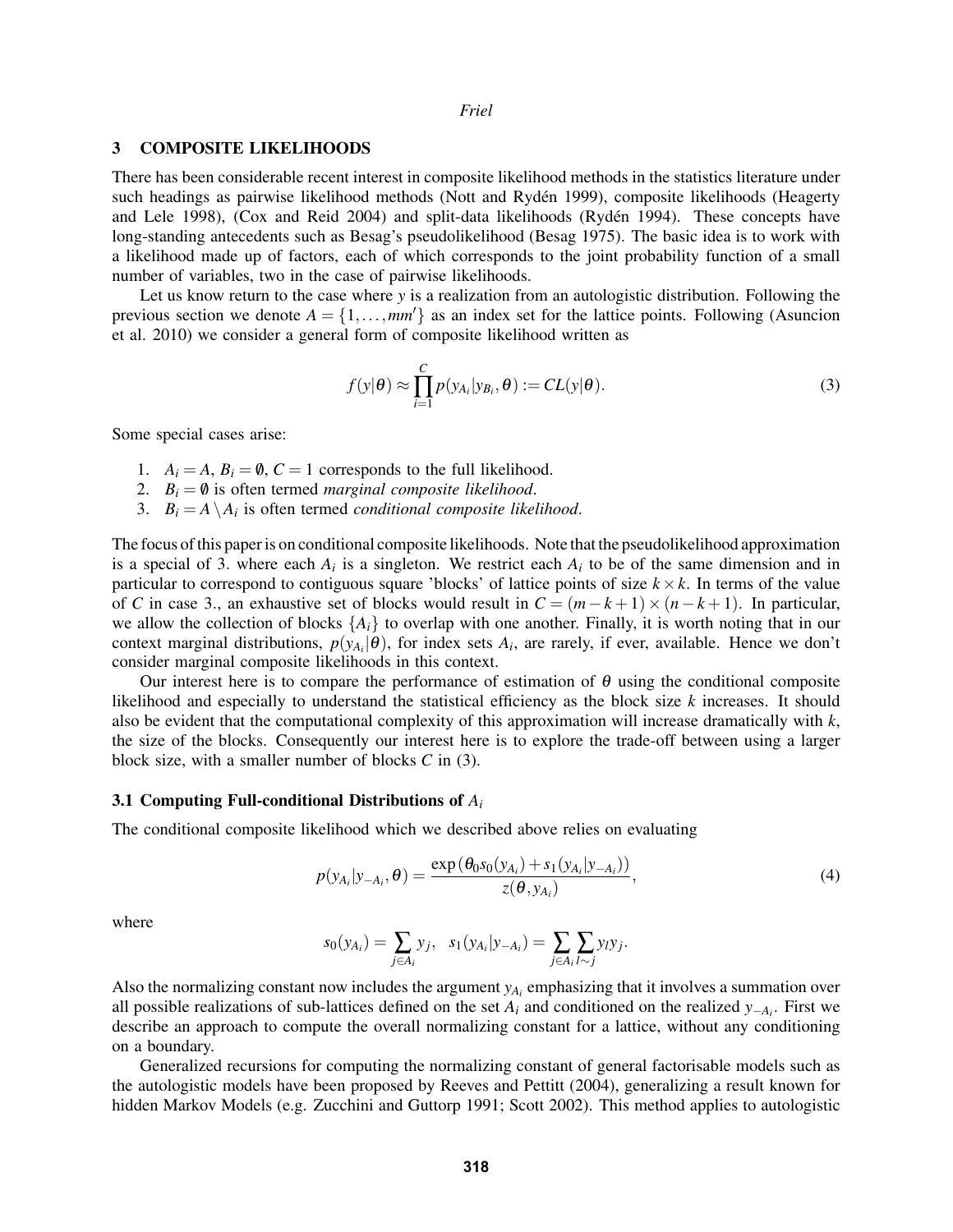lattices with a small number of rows, up to about 20, and is based on an algebraic simplification due to the reduction in dependence arising from the Markov property. It applies to un-normalized likelihoods that can be expressed as a product of factors, each of which is dependent on only a subset of the lattice sites. We can write  $q(y|\theta)$  in factorisable form as

$$
q(\mathbf{y}|\boldsymbol{\theta}) = \prod_{i=1}^{n} q_i(\mathbf{y}_i|\boldsymbol{\beta}),
$$

where each factor  $q_i$  depends on a subset  $y_i = y_i, y_{i+1}, \ldots, y_{i+m}$  of *y*, where *m* is defined to be the *lag* of the model. We may define each factor as

$$
q_i(y_i, \beta) = \exp\{\theta_0 y_i + \theta_1 y_i (y_{i+1} + y_{i+m})\}
$$
 (5)

for all *i*, except when *i* corresponds to a lattice point on the last row or last column, in which case  $y_{i+1}$  or  $y_{i+m}$ , respectively, drops out of (5).

As a result of this factorization, the summation for the normalizing constant,

$$
z(\boldsymbol{\theta}) = \sum_{y} \prod_{i=1}^{n} q_i(y_i | \boldsymbol{\theta})
$$

can be represented as

$$
z(\theta) = \sum_{y_n} q_n(y_n|\theta) \sum_{y_{n-1}} q_{n-1}(y_{n-1}|\theta) \dots \sum_{y_1} q_1(y_1|\theta)
$$
\n
$$
(6)
$$

which can be computed much more efficiently than the straightforward summation over the  $2^n$  possible lattice realizations. Full details of a recursive algorithm to compute the above can be found in Reeves and Pettitt (2004). Note that this algorithm was extended in (Friel and Rue 2007) to also allow exact draws from  $p(y|\theta)$ 

The minimum lag representation for an autologistic lattice with a first order neighborhood occurs for *r* given by the smaller of the number of rows or columns in the lattice. Identifying the number of rows with the smaller dimension of the lattice, the computation time increases by a factor of two for each additional row, but linearly for additional columns. It is straightforward to extend this algorithm to allow one to compute the normalizing constant in (4), so that the summation is over the variables  $y_{A_i}$  and each factor involves conditioning on the set *y*−*A<sup>i</sup>* .

#### 3.2 Bayesian Composite Likelihoods

The focus of interest in Bayesian inference is the posterior distribution

$$
p(\theta|y) \propto f(y|\theta)p(\theta).
$$

Our proposal here is to replace the true likelihood  $f(y|\theta)$  with a conditional composite likelihood approximation, leading us to focus on the approximated posterior distribution

$$
p^*(\theta|y) \propto CL(y|\theta)p(\theta).
$$

Surprisingly, there is very little literature on the use of composite likelihoods in the Bayesian setting, although Pauli *et al.* (2011) present a discussion on the use of conditional composite likelihoods. Indeed this paper suggests, following (Lindsay 1988), that a composite likelihood should take the general form

$$
f(\mathbf{y}|\boldsymbol{\theta}) \approx \prod_{i=1}^{C} p(y_{A_i}|y_{B_i}, \boldsymbol{\theta})^{w_i},
$$
\n(7)

where  $w_i$  are positive weights. In all experiments carried out here, we assume that  $w_i = 1$ , and empirically we observe that non-calibrated composite likelihood leads to an approximated posterior distribution with substantially lower variability than the true posterior distribution, leading to overly precise precision about posterior parameters.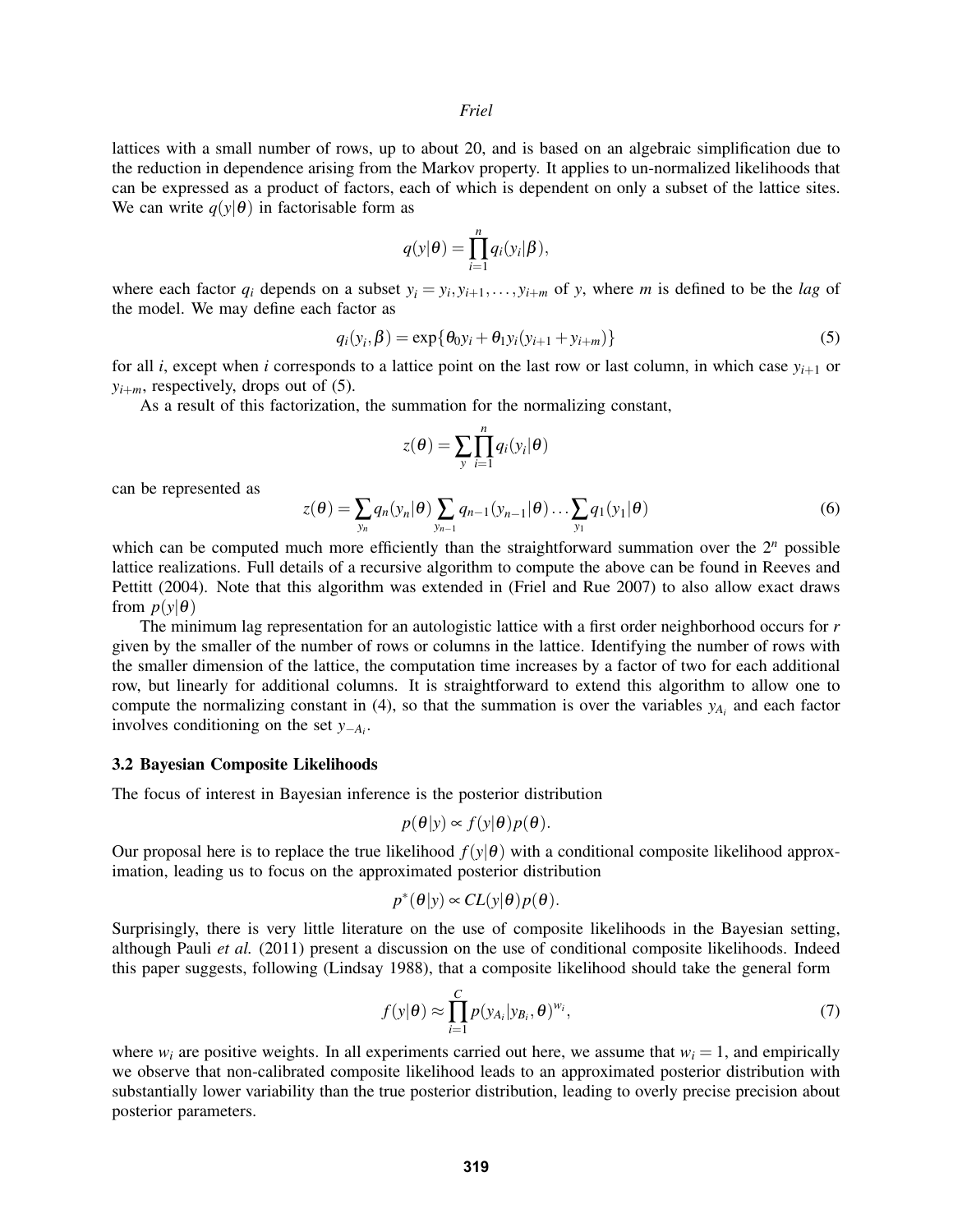

Figure 1:  $16 \times 16$  lattices: Boxplot displaying the bias of the estimate of  $\theta$  for 20 datasets corresponding to each of 4 conditional composite likelihood approximations, CCL<sub>3</sub>, CCL<sub>4</sub>, CCL<sub>5</sub> and CCL<sub>6</sub> (corresponding to block size  $3 \times 3$ ,  $4 \times 4$ ,  $5 \times 5$ ,  $6 \times 6$ , respectively) and also pseudolikelihood estimator. Note that the computational time for each of the composite likelihood approximations was held constant.

# 4 EXAMPLES

Here we simulated 20 realizations from a first-order Ising model all defined on a  $16 \times 16$  lattice, with a single interaction parameter  $\theta = 0.4$ , which is close to the critical phase transition beyond which all realized lattices takes either value +1 or −1. This parameter setting is the most challenging for the Ising model, since realized lattices exhibit strong spatial correlation around this parameter value. For a lattice of this dimension it is possible to exactly calculate the normalizing constant  $z(\theta)$ . Using a fine grid of  $\{\theta_i\}$ values, the right hand side of:

$$
p(\theta_i|y) \propto \frac{q(y|\theta_i)}{z(\theta_i)}p(\theta_i), i = 1,...,n.
$$

can be evaluated exactly. Summing up the right hand side yields an estimate of the evidence,  $p(y)$ , which is the constant of normalization for the expression above and which in turn can be used to give a very precise estimate of  $p(\theta|y)$ . This serves as a ground truth against which to compare with the posterior estimates of θ using the various composite likelihood estimators. Exact calculation of *z*(θ) and the approach described above to get a precise estimate of the evidence relies on algorithms developed in (Friel and Rue 2007). For this experiment, we choose a uniform  $[-10,10]$  prior for  $\theta$ .

In terms of MCMC implementation, 5000 iterations were used with a burn in period of 1,000 iterations for each dataset. Computation was carried out on a desktop PC with a 3.33Ghz processor and with 4Gb of memory. Computation time for each of the different composite likelihoods was approximately constant and took 0.004 second of CPU time per iteration. This was achieved by exhaustively using all  $3 \times 3$  blocks in the CCL<sub>3</sub> approximation, 40% of all  $4 \times 4$  blocks, 20% of all  $5 \times 5$  blocks and 10% of all  $6 \times 6$  blocks in the CCL<sub>4</sub>, CCL<sub>5</sub> and CCL<sub>6</sub> approximations, respectively. The results for simulations involving the  $16 \times 16$ lattices are displayed in Figure 1. Here each of the conditional composite likelihood methods perform better than pseudolikelihood. Each of the composite likelihood approximations performed equally well, although the  $CC_4$ ,  $CCL_5$  and  $CCL_6$  display larger spread than  $CCL_3$ .

It is apparent from Table 1 that the estimated posterior variance of  $\theta$  for each of the approximations are generally lower than the true posterior variances. In fact the conditional composite likelihood approximations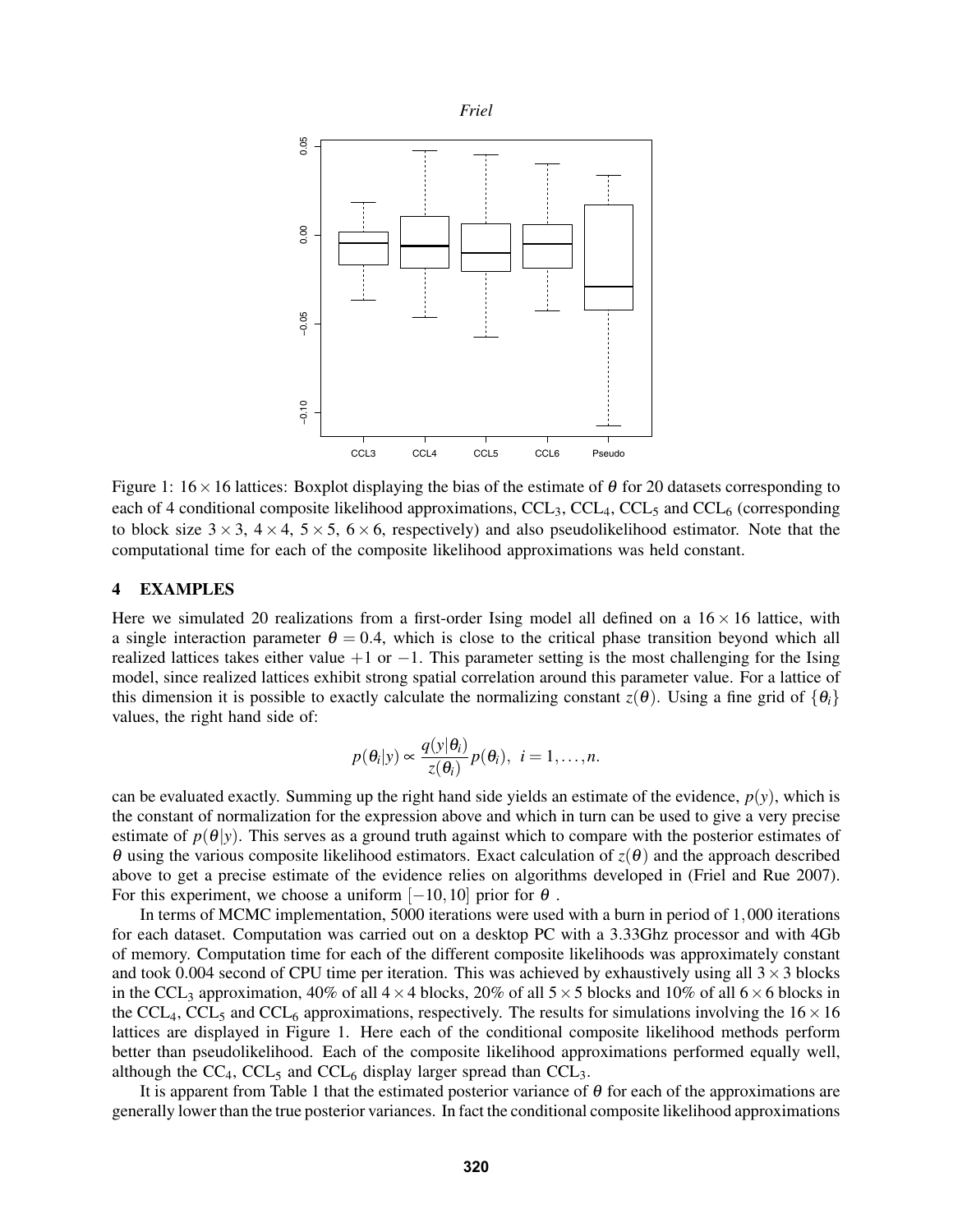

Figure 2:  $50 \times 50$  lattices: Boxplot displaying the bias of the estimate of  $\theta$  for 20 datasets corresponding to each of 4 conditional composite likelihood approximations, CCL<sub>3</sub>, CCL<sub>4</sub>, CCL<sub>5</sub> and CCL<sub>6</sub> (corresponding to block size  $3 \times 3$ ,  $4 \times 4$ ,  $5 \times 5$ ,  $6 \times 6$ , respectively) and also pseudolikelihood estimator. Note that the computational time for each of the composite likelihood estimator was held constant.

lead to posterior variance estimates than are smaller by a factor of 10. This strongly suggests that the conditional composite likelihoods need to be calibrated in some form.

Table 1:  $16 \times 16$ : Average posterior variance for  $\theta$  for each of 20 datasets.

|  |  | $CCL_3$ $CCL_4$ $CCL_5$ $CCL_6$ Pseudo True                                                                                   |  |
|--|--|-------------------------------------------------------------------------------------------------------------------------------|--|
|  |  | $2.1 \times 10^{-4}$ $3.0 \times 10^{-4}$ $3.3 \times 10^{-4}$ $4.3 \times 10^{-4}$ $2.1 \times 10^{-3}$ $1.6 \times 10^{-3}$ |  |

In a similar vein to the previous experiment, here we examined the performance of the various approximations on simulated data defined on larger  $50 \times 50$  lattice. In this instance we can't analytically compute the true likelihood, however here we used the exchange algorithm (Murray, Ghahramani, and MacKay 2006) to generate draws from the target posterior, from a very long MCMC run. The simulation study was otherwise similar in every other respect. Computation time was approximately 0.1 second per iteration of the MCMC algorithm using the various composite likelihood approximations. Here the performance of the conditional composite likelihood was again similar to each other, and better generally, in terms of lower bias, than posterior mean estimation using the pseudolikelihood approximation. Here, similar to the previous experiment, we see in Table 2 that the posterior variance based on the various the conditional composite likelihood are considerably small, than that estimated by the exchange algorithm.

Table 2:  $50 \times 50$ : Average posterior variance for  $\theta$  for each of 20 datasets.

|  |  | $CCL_3$ $CCL_4$ $CCL_5$ $CCL_6$ Pseudo True                                                                                   |  |
|--|--|-------------------------------------------------------------------------------------------------------------------------------|--|
|  |  | $1.5 \times 10^{-3}$ $3.3 \times 10^{-5}$ $2.2 \times 10^{-5}$ $2.6 \times 10^{-5}$ $2.1 \times 10^{-4}$ $1.3 \times 10^{-2}$ |  |

#### 4.1 Why is the Posterior Variance of Estimators Based on Composite Likelihoods Overly Precise?

The results of this section suggest that using conditional composite likelihoods leads to considerably underestimated posterior variances. A possible explanation for this behavior may be due to a type of 'annealing' effect where the true likelihood is replaced by a powered version of it, leading to an overly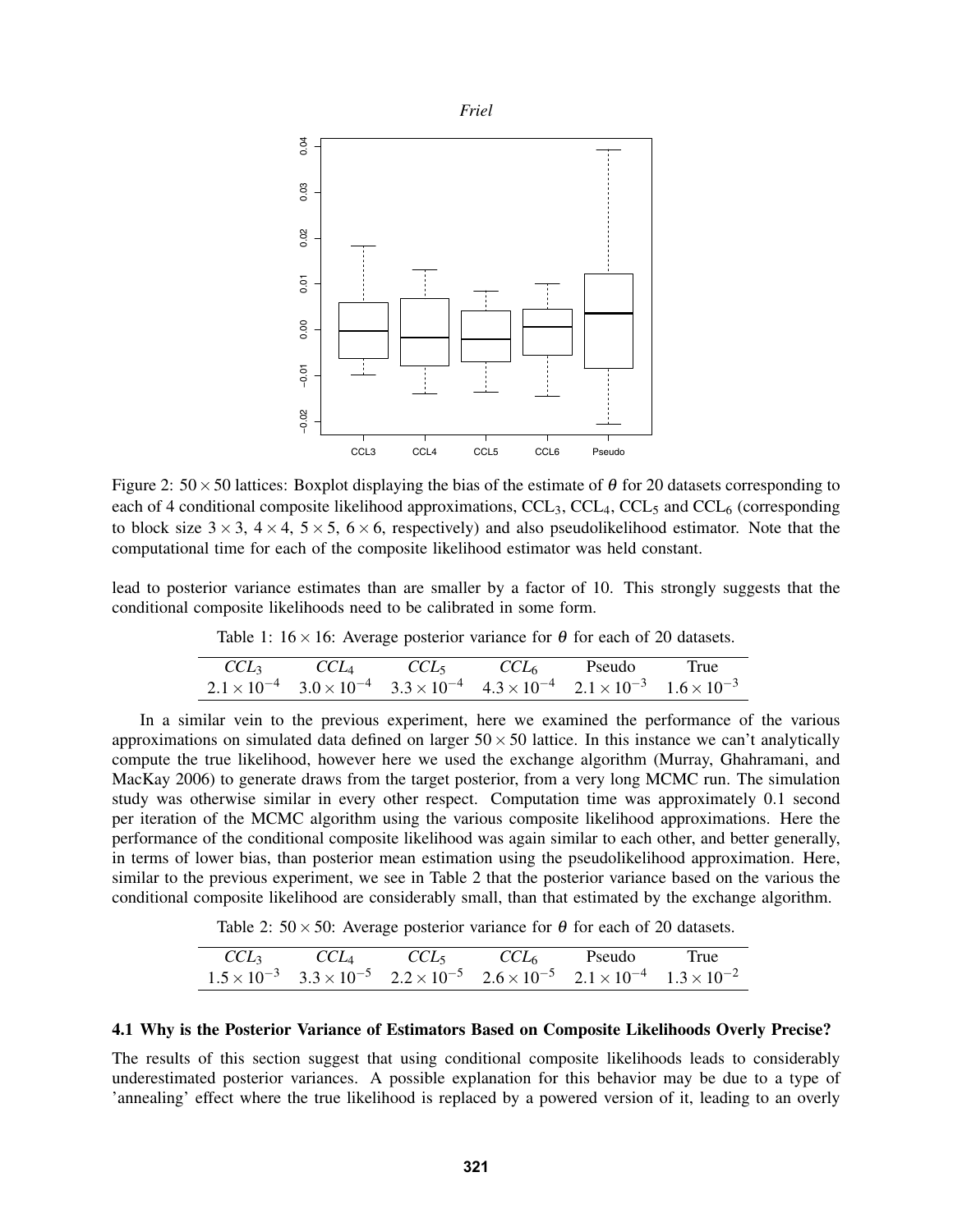## *Friel*

concentrated likelihood function. Here the true likelihood  $f(y|\theta)$  is replaced by  $\prod_{i=1}^{C} p(y_{A_i}|y_{A\setminus A_i}, \theta)^{w_i}$ . Suppose that  $w_i = 1$  for all *i* (as is the case in all of the experiments carried out here) and suppose further that *C* is large, whereby potentially many blocks overlap. In this scenario the set of interactions in the true likelihood will be a subset of all the interactions in the conditional composite likelihood, due to the overlapping blocks, and this will in turn lead to an annealing of the true likelihood function.

## 5 CONCLUSION

This paper has illustrated the important role that composite likelihood approximations can play in the statistical analysis of Gibbs random fields, and in particular in the Ising and autologistic models in spatial statistics. This paper has focused on the use of conditional composite likelihoods, based on tractable full-conditional distributions over blocks of lattices points and shows much promise. However it is evident that the posterior distribution of the interaction parameter  $\theta$  is too concentrated and therefore underestimates the posterior variance. An important research question is to ask how to correctly calibrate the conditional composite likelihood so that it achieves the correct variance.

The computational complexity of this approximation increases dramatically as the size of blocks increases and our study here shows that efficient parameter estimation can result by considering conditional composite likelihoods based on a subset of possible blocks, thereby reducing computation time. For future work it would be interesting to understand how composite likelihoods can be usefully employed for more challenging Markov random fields models.

## ACKNOWLEDGMENTS

Nial Friel's research was supported by a Science Foundation Ireland Research Frontiers Program grant, 09/RFP/MTH2199.

## **REFERENCES**

- Asuncion, A. U., Q. Liu, A. T. Ihler, and P. Smyth. 2010. "Learning with Blocks: Composite Likelihood and Contrastive Divergence". *AISTATS, Journal of Machine Learning Research: W&CP* 9:33–40.
- Besag, J. E. 1972. "Nearest-neighbour systems and the auto-logistic model for binary data". *Journal of the Royal Statistical Society, Series B* 34:75–83.
- Besag, J. E. 1974. "Spatial interaction and the statistical analysis of lattice systems (with discussion)". *Journal of the Royal Statistical Society, Series B* 36:192–236.
- Besag, J. E. 1975. "Statistical analysis of non-lattice data". *The Statistician* 24:179–195.
- Cox, D. R., and N. Reid. 2004. "A note on pseudolikelihood constructed from marginal densities". *Biometrika* 91:729–737.
- Friel, N., A. N. Pettitt, R. Reeves, and E. Wit. 2009. "Bayesian inference in hidden Markov random fields for binary data defined on large lattices". *Journal of Computational and Graphical Statistics* 18:243–261.
- Friel, N., and H. Rue. 2007. "Recursive computing and simulation-free inference for general factorizable models". *Biometrika* 94:661–672.
- Geyer, C. J., and E. A. Thompson. 1992. "Constrained Monte Carlo maximum likelihood for dependent data (with discussion)". *Journal of the Royal Statistical Society, Series B* 54:657–699.
- Heagerty, P. J., and S. R. Lele. 1998. "A composite likelihood approach to binary spatial data". *Journal of the American Statistical Association* 93:1099–1111.
- Lindsay, B. 1988. *Statistical inference from Stochastic processes*, Volume 80, Chapter Composite likelihoods, 221–239. Providence, RI: American Mathematical Society.
- Møller, J., A. N. Pettitt, R. Reeves, and K. K. Berthelsen. 2006. "An efficient Markov chain Monte Carlo method for distributions with intractable normalising constants". *Biometrika* 93:451–458.